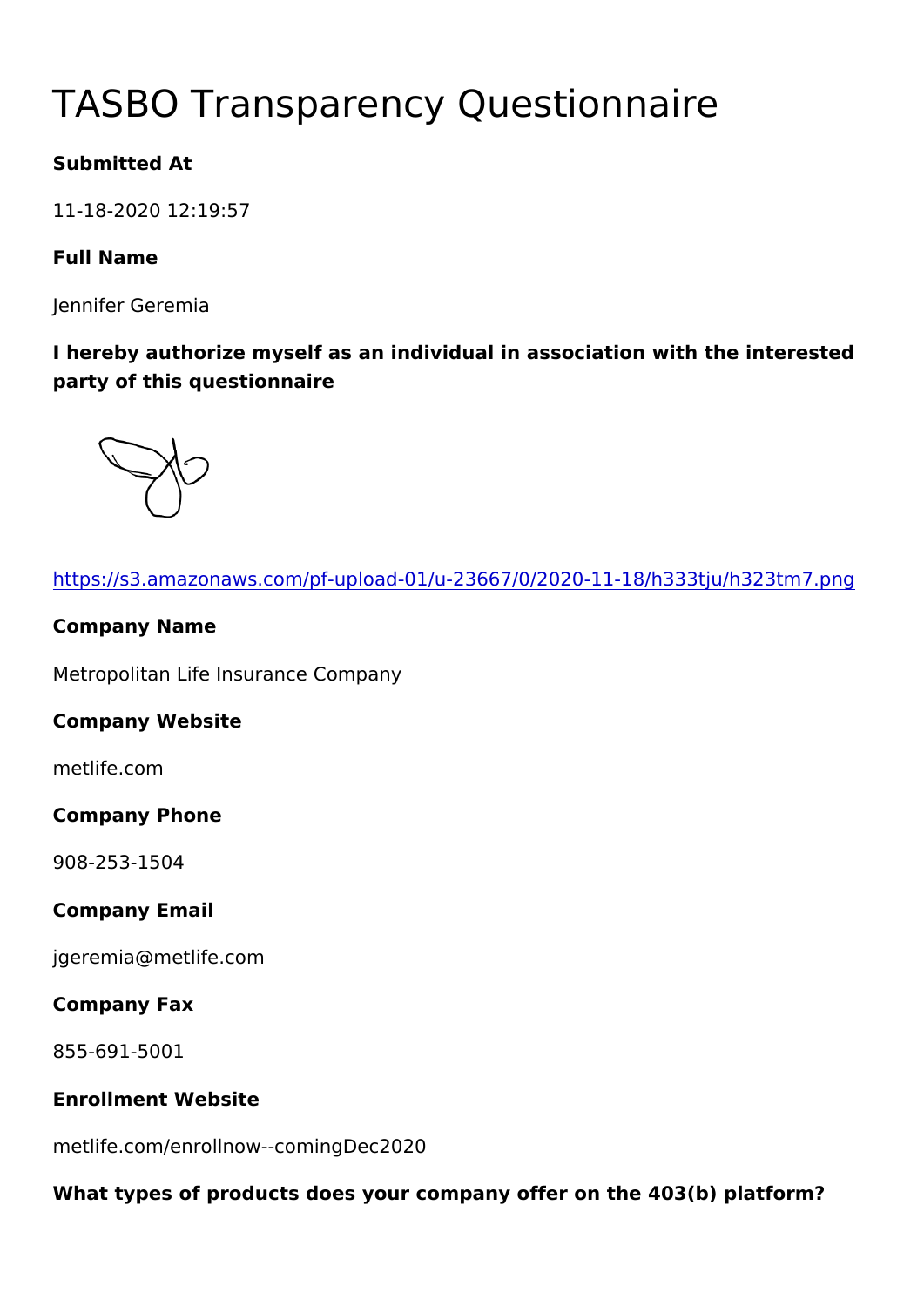Variable Annuities

## **What are your 403(b) Assets Under Management?**

>\$10B

## **What is your rating?**

S&P (AA+ / AA / AA- / A+ / A / A- / BBB+ / BBB / BBB- / BB+ / BB / BB- / B+ / B / B- / CCC+ / CCC / CCC- / D / None), Moody's (Aaa / Aa1 / Aa2 / Aa3 / A1 / A2 / A3 / Baa1 / Baa2 / Baa3 / Ba1 / Ba2 / Ba3 / B1 / B2 / B3/ Caa1 / Caa2/ Caa3/None), Fitch (AA+ / AA / AA- / A+ / A / A- / BBB+ / BBB / BBB- / BB+ / BB / BB- / B+ / B / B- / CCC+ / CCC / CCC- / D / None)

## **Is your organization licensed by Texas Department of Insurance (TDI)?**

Yes

**Is your organization in compliance with minimum capital and surplus requirements, including applicable risk-based capital and surplus requirements prescribed by rules adopted by TDI and supporting documentation?**

Yes

**As of 9/1/2019, do you agree to offer and sell only products that met former Teacher Retirement System of Texas (TRS) Requirements as of 9/1/2019?**

Yes

**Has your organization ever been petitioned into bankruptcy or insolvency in the last 10 years?**

No

**Has your organization or any of its officers been cited, or reprimanded by any regulatory agency within the past ten years?**

No

## **What enrollment options does your company offer?**

Mail, Phone, Representative Only, Online

## **How are clients able to make changes to their accounts?**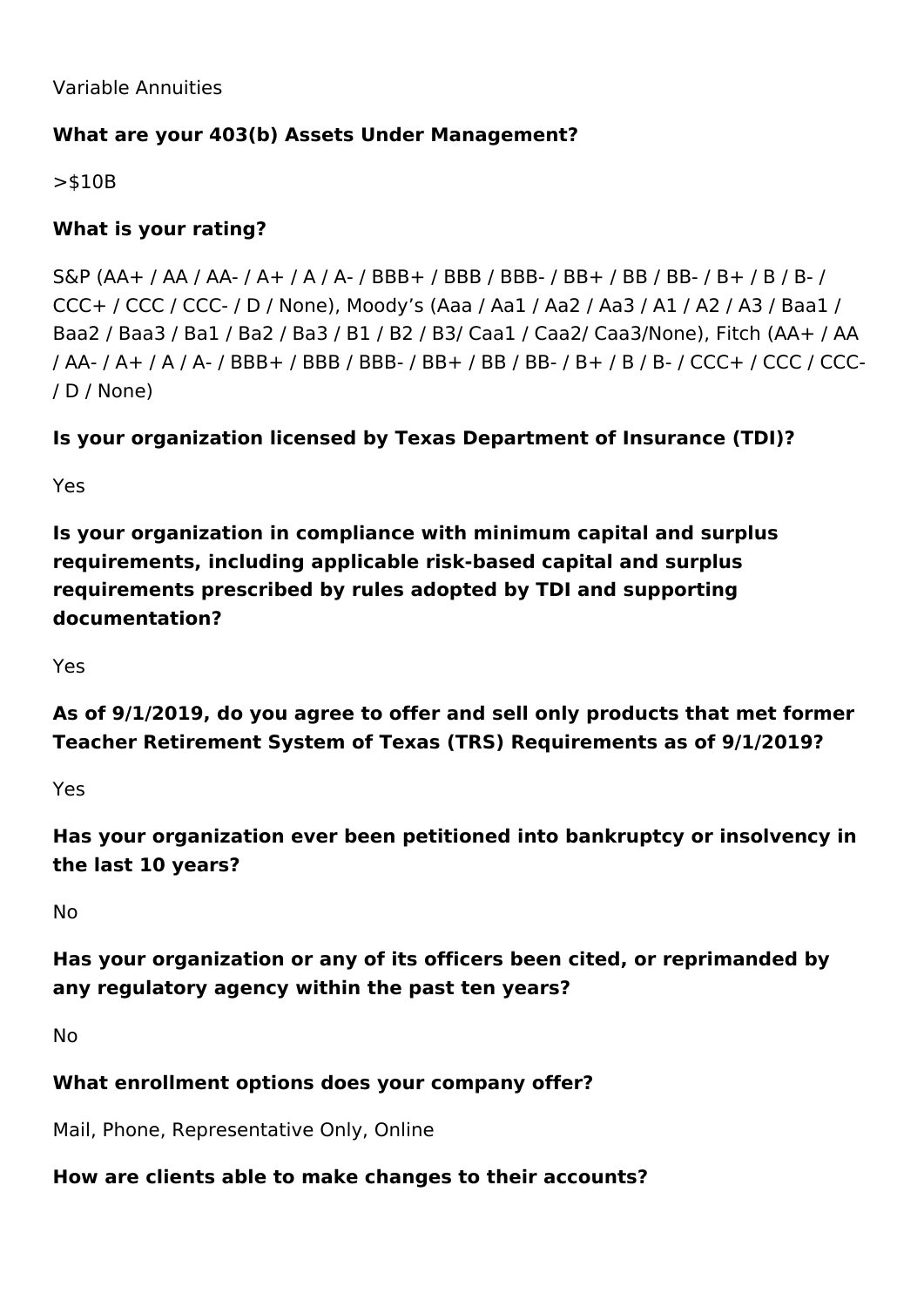Online, Mail, Phone, Representative Only

## **Do you offer specific investment advice to individual 403(b) account holders?**

No

**Does your organization have experience in providing 403(b) qualified investment products and have a specialized department dedicated to the service of 403(b) qualified investment products?**

Yes

**Does your organization require that each of its representatives are properly licensed and qualified, by training and continuing education, to sell and service the company's eligible qualified investments?** 

Yes

**Does your sales force consist of captive agents or brokers?**

Brokers

# **If your organization uses commissioned sales representatives, will you commit to limit the number of representatives working with a particular school district? If so what will this limitation be (e.g., no more than X, X number of representatives per Y number of employees, etc.)?**

Yes, we can limited the number of reps depending on each individual districts request.

## **What products do you currently actively offer?**

Variable Annuities

## **Do you have any Annual Fees?**

Yes

## **What is your annual Administrative Fee?**

Metlife's administrative fee for TRS is \$30 charged annually to plan participants. This fee is waived for account balances in excess of \$25,000 or if purchase payments exceed \$2,000 in the past 12 months.

## **What is your Morality and Risk Expense Fee?**